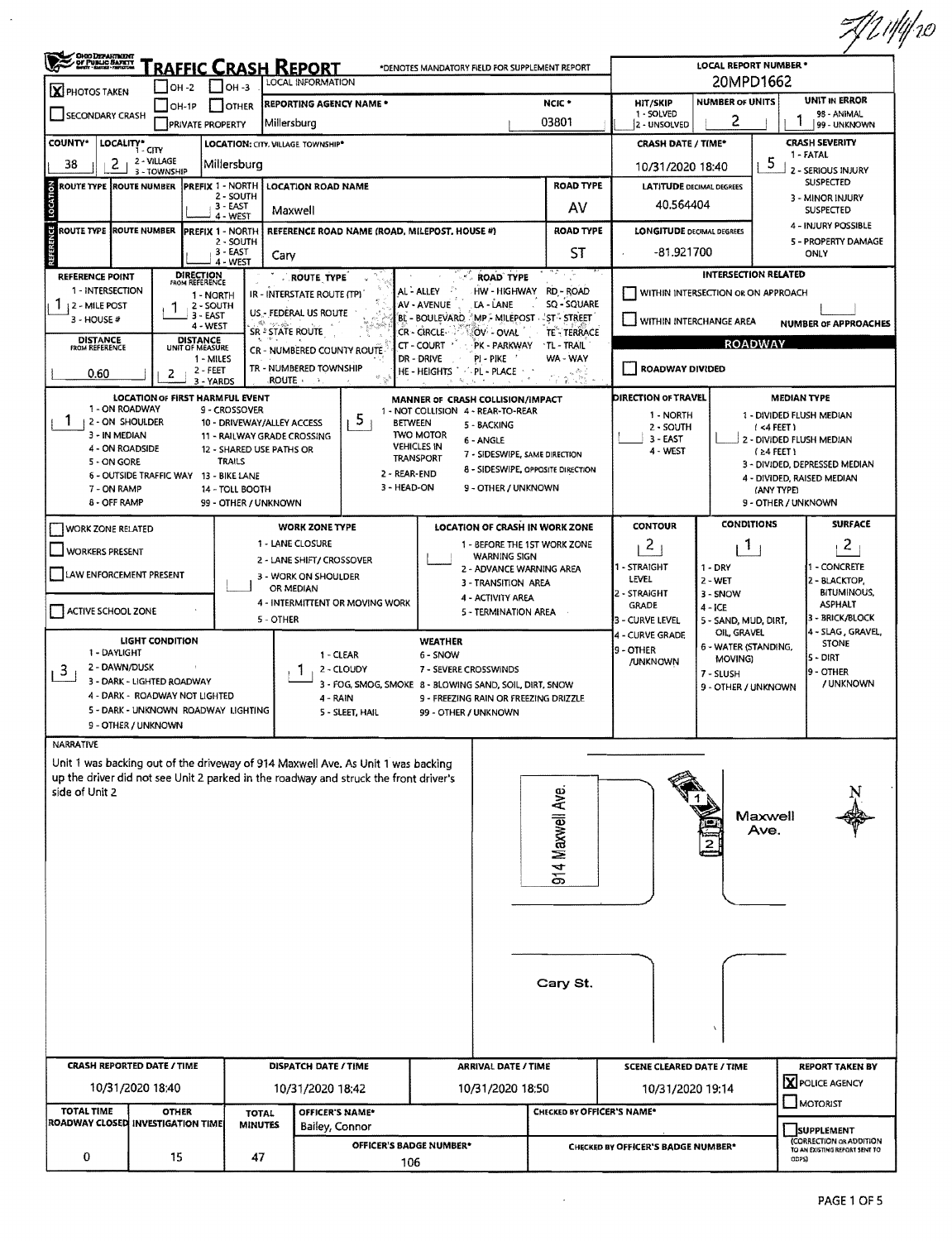|                           | ORIO DEPARTMENT<br>DF PUBLIC DATETY                                                                 |                                                                 | <b>LOCAL REPORT NUMBER</b>                                                                                    |                                            |                                                 |                                                    |                                                          |                                                                           |  |  |  |  |
|---------------------------|-----------------------------------------------------------------------------------------------------|-----------------------------------------------------------------|---------------------------------------------------------------------------------------------------------------|--------------------------------------------|-------------------------------------------------|----------------------------------------------------|----------------------------------------------------------|---------------------------------------------------------------------------|--|--|--|--|
|                           |                                                                                                     |                                                                 |                                                                                                               |                                            |                                                 |                                                    |                                                          | 20MPD1662                                                                 |  |  |  |  |
| UNIT#                     | OWNER NAME: LAST, FIRST, MIDDLE (C) SAME AS DRIVER)                                                 |                                                                 | OWNER PHONE:INCLUDE AREA CODE (E) SAME AS DRIVERY                                                             | DAMAGE                                     |                                                 |                                                    |                                                          |                                                                           |  |  |  |  |
|                           | <b>KRANZ, ROBERT</b>                                                                                |                                                                 |                                                                                                               |                                            | 330-279-2194                                    |                                                    | <b>DAMAGE SCALE</b><br>1 - NONE<br>3 - FUNCTIONAL DAMAGE |                                                                           |  |  |  |  |
|                           | OWNER ADDRESS: STREET, CITY, STATE, ZIP ( C) SAME AS DRIVER)<br>6030 SR 754, MILLERSBURG, OH, 44654 |                                                                 |                                                                                                               | 2 - MINOR DAMAGE<br>4 - DISABLING DAMAGE   |                                                 |                                                    |                                                          |                                                                           |  |  |  |  |
|                           | COMMERCIAL CARRIER: NAME, ADDRESS, CITY, STATE, ZIP                                                 |                                                                 |                                                                                                               |                                            |                                                 | COMMERCIAL CARRIER PHONE: INCLUDE AREA CODE        |                                                          | 9 - UNKNOWN                                                               |  |  |  |  |
|                           |                                                                                                     |                                                                 |                                                                                                               |                                            |                                                 |                                                    | <b>DAMAGED AREA(S)</b>                                   |                                                                           |  |  |  |  |
|                           | LP STATE   LICENSE PLATE #                                                                          |                                                                 | <b>VEHICLE IDENTIFICATION #</b>                                                                               | <b>VEHICLE YEAR</b><br><b>VEHICLE MAKE</b> |                                                 |                                                    |                                                          | INDICATE ALL THAT APPLY                                                   |  |  |  |  |
| ОН                        | JCG9756                                                                                             |                                                                 | 1GDFG15R7W1103398                                                                                             |                                            | 1998                                            | <b>GMC</b>                                         |                                                          |                                                                           |  |  |  |  |
| <b>X</b> INSURANCE        | <b>INSURANCE COMPANY</b>                                                                            |                                                                 | <b>INSURANCE POLICY #</b><br>S2421B30                                                                         |                                            | COLOR                                           | <b>VEHICLE MODEL</b>                               |                                                          |                                                                           |  |  |  |  |
|                           | SELECTIVE INSURANCE<br><b>TYPE OF USE</b>                                                           |                                                                 | US DOT #                                                                                                      |                                            | DBL<br>TOWED BY: COMPANY NAME                   | SAVANA                                             |                                                          |                                                                           |  |  |  |  |
| COMMERCIAL                | GOVERNMENT                                                                                          | IN EMERGENCY<br>RESPONSE                                        |                                                                                                               |                                            |                                                 |                                                    |                                                          |                                                                           |  |  |  |  |
| <b>INTERLOCK</b>          |                                                                                                     | # OCCUPANTS                                                     | VEHICLE WEIGHT GVWR/GCWR<br>$1 - 510K$ LBS.                                                                   |                                            | <b>HAZARDOUS MATERIAL</b><br>MATERIAL<br>CLASS# | PLACARD ID#                                        |                                                          |                                                                           |  |  |  |  |
| DEVICE<br><b>EQUIPPED</b> | <b>HIT/SKIP UNIT</b>                                                                                | ı                                                               | 2 - 10.001 - 26K LBS.                                                                                         |                                            | RELEASED<br>PLACARD                             |                                                    |                                                          |                                                                           |  |  |  |  |
|                           | 1 - PASSENGER CAR                                                                                   | 6 - VAN (9-15 SEATS)                                            | $3 - 26K1BS$<br>12 - GOLF CART                                                                                |                                            | 18 - LIMO (LIVERY VEHICLE)                      | 23 - PEDESTRIAN/SKATER                             |                                                          | 12                                                                        |  |  |  |  |
| 6                         | 2 - PASSENGER VAN<br>(MINIVAN)                                                                      | 7 - MOTORCYCLE 2-WHEELED                                        | 13 - SNOWMOBILE                                                                                               |                                            | 19 - BUS (16+ PASSENGERS)                       | 24 - WHEELCHAIR (ANY TYPE)                         |                                                          |                                                                           |  |  |  |  |
|                           | UNIT TYPE 3 - SPORT UTILITY                                                                         | <b>B - MOTORCYCLE 3-WHEELED</b><br>9 - AUTOCYCLE                | 14 - SINGLE UNIT<br>TRUCK                                                                                     | 20 - OTHER VEHICLE<br>21 - HEAVY EQUIPMENT |                                                 | 25 - OTHER NON-MOTORIST<br>26 - BICYCLE            |                                                          |                                                                           |  |  |  |  |
|                           | VEHICLE<br>4 - PICK UP                                                                              | 10 - MOPED OR MOTORIZED<br>BICYCLE                              | 15 - SEMI-TRACTOR<br>16 - FARM EQUIPMENT                                                                      |                                            | 22 - ANIMAL WITH RIDER OR                       | 27 - TRAIN                                         |                                                          |                                                                           |  |  |  |  |
|                           | 5 - CARGO VAN                                                                                       | 11 - ALL TERRAIN VEHICLE                                        | 17 - MOTORHOME                                                                                                |                                            | ANIMAL-DRAWN VEHICLE                            | 99 - UNKNOWN OR HIT/SKIP                           |                                                          |                                                                           |  |  |  |  |
|                           | (ATV/UTV)<br># OF TRAILING UNITS                                                                    |                                                                 |                                                                                                               | $\mathbf{r}$                               |                                                 |                                                    |                                                          |                                                                           |  |  |  |  |
| <b>AEHICL</b>             | WAS VEHICLE OPERATING IN AUTONOMOUS                                                                 |                                                                 | 0 - NO AUTOMATION                                                                                             |                                            | 3 - CONDITIONAL AUTOMATION 9 - UNKNOWN          |                                                    |                                                          |                                                                           |  |  |  |  |
|                           | MODE WHEN CRASH OCCURRED?                                                                           | 0                                                               | 1 - DRIVER ASSISTANCE                                                                                         |                                            | 4 - HIGH AUTOMATION                             |                                                    |                                                          |                                                                           |  |  |  |  |
| 2                         |                                                                                                     |                                                                 | 1 - YES 2 - NO 9 - OTHER / UNKNOWN AUTONOMOUS 2 - PARTIAL AUTOMATION 5 - FULL AUTOMATION<br><b>MODE LEVEL</b> |                                            |                                                 |                                                    |                                                          |                                                                           |  |  |  |  |
|                           | 1 - NONE                                                                                            | 6 - BUS - CHARTER/TOUR                                          | 11 - FIRE                                                                                                     | 16 - FARM                                  |                                                 | 21 - MAIL CARRIER                                  |                                                          |                                                                           |  |  |  |  |
|                           | $2 - TAXI$                                                                                          | 7 - BUS - INTERCITY                                             | 12 - MILITARY                                                                                                 |                                            | 17 - MOWING                                     | 99 - OTHER / UNKNOWN                               |                                                          |                                                                           |  |  |  |  |
| <b>SPECIAL</b>            | 3 - ELECTRONIC RIDE<br><b>SHARING</b>                                                               | 8 - BUS - SHUTTLE<br>9 - BUS - OTHER                            | 13 - POLICE<br>14 - PUBLIC UTILITY                                                                            |                                            | 1B - SNOW REMOVAL<br>19 - TOWING                |                                                    |                                                          |                                                                           |  |  |  |  |
|                           | <b>FUNCTION 4 - SCHOOL TRANSPORT</b><br>5 - BUS - TRANSIT/COMMUTER                                  | 10 - AMBULANCE                                                  | 15 - CONSTRUCTION EQUIP.                                                                                      |                                            | 20 - SAFETY SERVICE<br><b>PATROL</b>            |                                                    |                                                          | 12                                                                        |  |  |  |  |
|                           | 1 - NO CARGO BODY TYPE                                                                              | 4 - LOGGING                                                     | 7 - GRAIN/CHIPS/GRAVEL                                                                                        | 11 - DUMP                                  |                                                 | 99 - OTHER / UNKNOWN                               |                                                          |                                                                           |  |  |  |  |
|                           | / NOT APPLICABLE<br>2 - BUS                                                                         | 5 - INTERMODAL                                                  | 8 - POLE                                                                                                      |                                            | 12 - CONCRETE MIXER                             |                                                    |                                                          |                                                                           |  |  |  |  |
| CARGO<br><b>BODY</b>      | 3 - VEHICLE TOWING                                                                                  | <b>CONTAINER CHASSIS</b><br>6 - CARGOVAN                        | 9 - CARGO TANK<br>10 - FLAT BED                                                                               |                                            | 13 - AUTO TRANSPORTER<br>14 - GARBAGE/REFUSE    |                                                    |                                                          | 9                                                                         |  |  |  |  |
| TYPE                      | ANOTHER MOTOR VEHICLE                                                                               | /ENCLOSED BOX                                                   |                                                                                                               |                                            |                                                 |                                                    |                                                          |                                                                           |  |  |  |  |
|                           | 1 - TURN SIGNALS<br>2 - HEAD LAMPS                                                                  | 4 - BRAKES<br>5 - STEERING                                      | 7 - WORN OR SLICK TIRES<br>8 - TRAILER EQUIPMENT                                                              |                                            | 9 - MOTOR TROUBLE<br>10 - DISABLED FROM PRIOR   | 99 - OTHER / UNKNOWN                               |                                                          |                                                                           |  |  |  |  |
| VEHICLE<br>DEFECTS        | 3 - TAIL LAMPS                                                                                      | <b>6 - TIRE BLOWOUT</b>                                         | <b>DEFECTIVE</b>                                                                                              |                                            | <b>ACCIDENT</b>                                 |                                                    |                                                          |                                                                           |  |  |  |  |
|                           |                                                                                                     |                                                                 |                                                                                                               |                                            |                                                 | 99 - OTHER / UNKNOWN                               | $\Box$ - NO DAMAGE $\{0\}$                               | U-UNDERCARRIAGE [14]                                                      |  |  |  |  |
|                           | 1 - INTERSECTION -<br>MARKED CROSSWALK                                                              | 4 - MIDBLOCK -<br>MARKED CROSSWALK                              | 7 - SHOULDER/ROADSIDE<br><b>B - SIDEWALK</b>                                                                  |                                            | 10 - DRIVEWAY ACCESS<br>11 - SHARED USE PATHS   |                                                    | $\Box$ TOP [13]                                          | $L$ - ALL AREAS [15]                                                      |  |  |  |  |
| LOCATION                  | NON-MOTORIST 2 - INTERSECTION -<br>UNMARKED CROSSWALK                                               | 5 - TRAVEL LANE -<br>OTHER LOCATION                             | 9 - MEDIAN/CROSSING<br><b>ISLAND</b>                                                                          |                                            | OR TRAILS<br>12 - FIRST RESPONDER               |                                                    | $\Box$ - UNIT NOT AT SCENE [16]                          |                                                                           |  |  |  |  |
|                           | AT IMPACT 3 - INTERSECTION - OTHER                                                                  | <b>6 - BICYCLE LANE</b><br>1 - STRAIGHT AHEAD                   | 9 - LEAVING TRAFFIC                                                                                           |                                            | AT INCIDENT SCENE<br>15 - WALKING, RUNNING,     | 21 - STANDING OUTSIDE                              |                                                          |                                                                           |  |  |  |  |
|                           | 1 - NON-CONTACT<br>2 - NON-COLLISION                                                                | 2 - BACKING                                                     | LANE                                                                                                          |                                            | JOGGING, PLAYING                                | DISABLED VEHICLE                                   | 0 - NO DAMAGE                                            | INITIAL POINT OF CONTACT<br>14 - UNDERCARRIAGE                            |  |  |  |  |
| З                         | 3 - STRIKING                                                                                        | 3 - CHANGING LANES<br>4 - OVERTAKING/PASSING                    | 10 - PARKED<br>11 - SLOWING OR STOPPED                                                                        |                                            | 16 - WORKING<br>17 - PUSHING VEHICLE            | 99 - OTHER / UNKNOWN                               | 7                                                        | 1-12 - REFER TO UNIT 15 - VEHICLE NOT AT SCENE                            |  |  |  |  |
| <b>ACTION</b>             | 4 - STRUCK                                                                                          | PRE-CRASH 5 - MAKING RIGHT TURN<br>ACTIONS 6 - MAKING LEFT TURN | IN TRAFFIC<br>12 - DRIVERLESS                                                                                 |                                            | 18 - APPROACHING OR<br>LEAVING VEHICLE          |                                                    | DIAGRAM                                                  | 99 - UNKNOWN                                                              |  |  |  |  |
|                           | 5 - BOTH STRIKING<br>& STRUCK                                                                       | 7 - MAKING U-TURN                                               | 13 - NEGOTIATING A CURVE                                                                                      |                                            | 19 - STANDING                                   |                                                    | $13 - TOP$                                               |                                                                           |  |  |  |  |
|                           | 9 - OTHER / UNKNOWN                                                                                 | <b>B-ENTERING TRAFFIC</b><br>LANE                               | 14 - ENTERING OR CROSSING 20 - OTHER NON-MOTORIST<br>SPECIFIED LOCATION                                       |                                            |                                                 |                                                    |                                                          | TRAFFIC                                                                   |  |  |  |  |
|                           | 1 - NONE<br>2 - FAILURE TO YIELD                                                                    | /ACDA                                                           | B - FOLLOWING TOO CLOSE 13 - IMPROPER START FROM<br>A PARKED POSITION                                         |                                            | 18 - OPERATING DEFECTIVE<br>EQUIPMENT           | 23 - OPENING DOOR INTO<br><b>ROADWAY</b>           | <b>TRAFFICWAY FLOW</b>                                   | <b>TRAFFIC CONTROL</b>                                                    |  |  |  |  |
|                           | 3 - RAN RED LIGHT                                                                                   | 9 - IMPROPER LANE                                               | 14 - STOPPED OR PARKED                                                                                        |                                            | 19 - LOAD SHIFTING                              | 99 - OTHER IMPROPER                                | 1 - ONE-WAY<br>2 - TWO-WAY                               | 1 - ROUNDABOUT 4 - STOP SIGN                                              |  |  |  |  |
| 12                        | 4 - RAN STOP SIGN<br><b>S - UNSAFE SPEED</b>                                                        | CHANGE<br>10 - IMPROPER PASSING                                 | <b>ILLEGALLY</b><br>15 - SWERVING TO AVOID                                                                    |                                            | /FALLING/SPILLING<br>20 - IMPROPER CROSSING     | ACTION                                             | 2                                                        | 2 - SIGNAL<br><b>S - AIEFD ZICM</b><br>6<br>3 - FLASHER<br>6 - NO CONTROL |  |  |  |  |
|                           | CONTRIBUTING 6 - IMPROPER TURN<br>CIRCUMSTANCES 7 - LEFT OF CENTER                                  | 11 - DROVE OFF ROAD<br>12 - IMPROPER BACKING                    | 16 - WRONG WAY<br>17 - VISION OBSTRUCTION                                                                     |                                            | 21 - LYING IN ROADWAY<br>22 - NOT DISCERNIBLE   |                                                    | # OF THROUGH LANES                                       | <b>RAIL GRADE CROSSING</b>                                                |  |  |  |  |
|                           |                                                                                                     |                                                                 |                                                                                                               |                                            |                                                 |                                                    | <b>ON ROAD</b>                                           | 1 - NOT INVLOVED                                                          |  |  |  |  |
|                           | SEQUENCE OF EVENTS                                                                                  |                                                                 | at a EVENTS album and                                                                                         |                                            |                                                 |                                                    | 2                                                        | 2 - INVOLVED-ACTIVE CROSSING<br>3 - INVOLVED-PASSIVE CROSSING             |  |  |  |  |
| 20                        | 1 - OVERTURN/ROLLOVER                                                                               | 7 - SEPARATION OF UNITS                                         | 12 - DOWNHILL RUNAWAY                                                                                         |                                            | 19 - ANIMAL - OTHER                             | 23 - STRUCK BY FALLING,                            |                                                          |                                                                           |  |  |  |  |
|                           | 2 - FIRE/EXPLOSION<br>3 - IMMERSION                                                                 | 8 - RAN OFF ROAD RIGHT<br>9 - RAN OFF ROAD LEFT                 | 13 - OTHER NON-COLLISION 20 - MOTOR VEHICLE IN<br>14 - PEDESTRIAN                                             |                                            | TRANSPORT                                       | SHIFTING CARGO OR<br>ANYTHING SET IN               |                                                          | UNIT / NON-MOTORIST DIRECTION                                             |  |  |  |  |
|                           | 4 - JACKKNIFE<br>S - CARGO / EQUIPMENT                                                              | 10 - CROSS MEDIAN<br>11 - CROSS CENTERLINE -                    | 15 - PEDALCYCLE<br>16 - RAILWAY VEHICLE                                                                       |                                            | 21 - PARKED MOTOR<br>VEHICLE                    | MOTION BY A MOTOR<br>VEHICLE<br>24 - OTHER MOVABLE |                                                          | 1 - NORTH<br>5 - NORTHEAST<br>2 - SOUTH<br><b>6 - NORTHWEST</b>           |  |  |  |  |
|                           | LOSS OR SHIFT<br>6 - EQUIPMENT FAILURE                                                              | OPPOSITE DIRECTION<br>OF TRAVEL                                 | 17 - ANIMAL - FARM                                                                                            |                                            | 22 - WORK ZONE                                  | OBJECT                                             |                                                          | $3 - EAST$<br>7 - SOUTHEAST                                               |  |  |  |  |
| 3                         |                                                                                                     |                                                                 | 18 - ANIMAL - DEER                                                                                            | MAINTENANCE<br><b>EQUIPMENT</b>            |                                                 |                                                    | $\frac{3}{10}$<br><b>FROM</b>                            | 4 - WEST<br><b>B-SOUTHWEST</b><br>9 - OTHER / UNKNOWN                     |  |  |  |  |
|                           | 25 - IMPACT ATTENUATOR 31 - GUARDRAIL END                                                           |                                                                 | - - - COLLISION WITH FIXED OBJECT - STRUCK<br>3B - OVERHEAD SIGN POST                                         |                                            | 45 - EMBANKMENT                                 | 52 - BUILDING                                      |                                                          |                                                                           |  |  |  |  |
|                           | / CRASH CUSHION<br>26 - BRIDGE OVERHEAD                                                             | 32 - PORTABLE BARRIER<br>33 - MEDIAN CABLE BARRIER              | 39 - LIGHT / LUMINARIES<br><b>SUPPORT</b>                                                                     | 46 - FENCE                                 | 47 - MAILBOX                                    | 53 - TUNNEL<br>54 - OTHER FIXED                    | UNIT SPEED                                               | DETECTED SPEED                                                            |  |  |  |  |
|                           | <b>STRUCTURE</b><br>27 - BRIDGE PIER OR                                                             | 34 - MEDIAN GUARDRAIL<br><b>BARRIER</b>                         | 40 - UTILITY POLE<br>41 - OTHER POST, POLE                                                                    | 48 - TREE                                  | 49 - FIRE HYDRANT                               | OBJECT<br>99 - OTHER / UNKNOWN                     | 5                                                        | 1 - STATED / ESTIMATED SPEED                                              |  |  |  |  |
|                           | ABUTMENT<br>28 - BRIDGE PARAPET                                                                     | 35 - MEDIAN CONCRETE<br><b>BARRIER</b>                          | OR SUPPORT                                                                                                    |                                            | 50 - WORK ZONE<br><b>MAINTENANCE</b>            |                                                    |                                                          |                                                                           |  |  |  |  |
|                           | 29 - BRIDGE RAIL<br>30 - GUARDRAIL FACE                                                             | 37 - TRAFFIC SIGN POST                                          | 42 - CULVERT<br>36 - MEDIAN OTHER BARRIER 43 - CURB                                                           |                                            | EQUIPMENT                                       |                                                    | POSTED SPEED                                             | 2 - CALCULATED / EDR                                                      |  |  |  |  |
|                           |                                                                                                     |                                                                 | 44 - DITCH                                                                                                    | 51 WALL                                    |                                                 |                                                    | 25                                                       | 3 - UNDETERMINED                                                          |  |  |  |  |
|                           | FIRST HARMFUL EVENT                                                                                 |                                                                 | <b>MOST HARMFUL EVENT</b>                                                                                     |                                            |                                                 |                                                    |                                                          |                                                                           |  |  |  |  |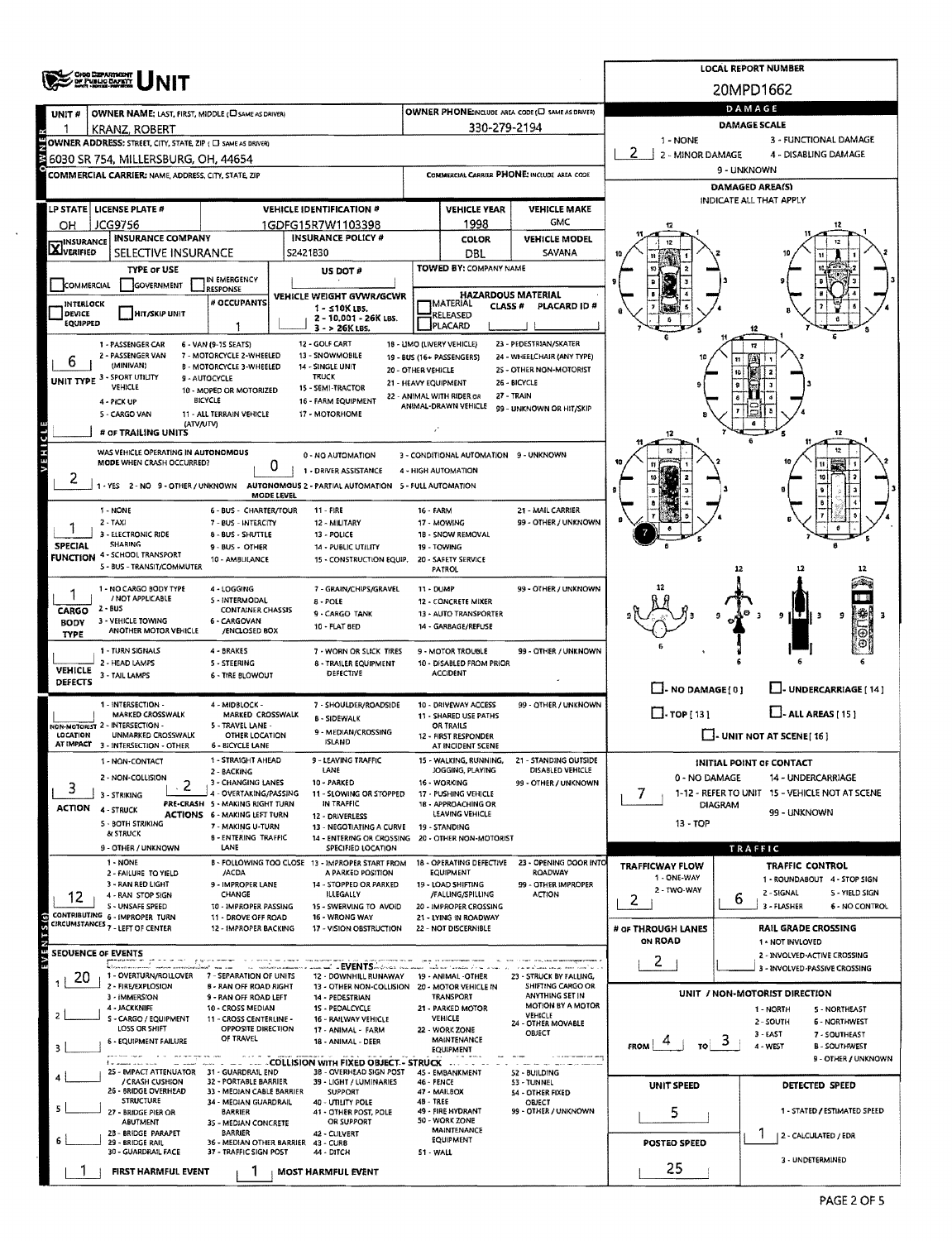|                                  | <b>ONO DEPARTMENT</b><br>Of Public Bapett                                                       |                                                           | <b>LOCAL REPORT NUMBER</b>                                     |                                                                                      |                                                                |                                                               |                                                           |                                                   |                                 |                                                          |  |  |  |  |
|----------------------------------|-------------------------------------------------------------------------------------------------|-----------------------------------------------------------|----------------------------------------------------------------|--------------------------------------------------------------------------------------|----------------------------------------------------------------|---------------------------------------------------------------|-----------------------------------------------------------|---------------------------------------------------|---------------------------------|----------------------------------------------------------|--|--|--|--|
|                                  |                                                                                                 |                                                           |                                                                |                                                                                      |                                                                |                                                               |                                                           | 20MPD1662                                         |                                 |                                                          |  |  |  |  |
| UNIT #                           | OWNER NAME: LAST, FIRST, MIDDLE (C) SAME AS DRIVERY                                             |                                                           |                                                                |                                                                                      |                                                                |                                                               | OWNER PHONE:INCLUDE AREA CODE (L) SAME AS DRIVER)         | DAMAGE<br><b>DAMAGE SCALE</b>                     |                                 |                                                          |  |  |  |  |
| 2                                | HOLMES COUNTY SHERIFF'S OFFICE.<br>OWNER ADDRESS: STREET, CITY, STATE, ZIP ( C) SAME AS DRIVERY |                                                           |                                                                |                                                                                      |                                                                | 330-674-1936                                                  |                                                           | 3 - FUNCTIONAL DAMAGE<br>$1 - NONE$               |                                 |                                                          |  |  |  |  |
|                                  | 8105 TR 574, HOLMESVILLE, OH, 44633                                                             |                                                           |                                                                |                                                                                      |                                                                |                                                               |                                                           | 2 - MINOR DAMAGE<br>4 - DISABLING DAMAGE          |                                 |                                                          |  |  |  |  |
|                                  | COMMERCIAL CARRIER: NAME. ADDRESS. CITY. STATE. ZIP                                             |                                                           |                                                                |                                                                                      |                                                                |                                                               | COMMERCIAL CARRIER PHONE: INCLUDE AREA CODE               | 9 - UNKNOWN                                       |                                 |                                                          |  |  |  |  |
|                                  |                                                                                                 |                                                           |                                                                |                                                                                      |                                                                |                                                               |                                                           | <b>DAMAGED AREA(S)</b><br>INDICATE ALL THAT APPLY |                                 |                                                          |  |  |  |  |
|                                  | LP STATE LICENSE PLATE #                                                                        |                                                           |                                                                | <b>VEHICLE IDENTIFICATION #</b>                                                      | <b>VEHICLE MAKE</b><br><b>VEHICLE YEAR</b><br>FORD             |                                                               |                                                           |                                                   |                                 |                                                          |  |  |  |  |
| OН                               | HXX6662<br><b>INSURANCE COMPANY</b>                                                             |                                                           |                                                                | 1FM5K8B85FGA63592<br><b>INSURANCE POLICY #</b>                                       |                                                                | 2015<br>COLOR                                                 | <b>VEHICLE MODEL</b>                                      |                                                   |                                 |                                                          |  |  |  |  |
| <b>X</b> INSURANCE               | OHIO AUTOMOBILE                                                                                 |                                                           | 0470                                                           |                                                                                      |                                                                | <b>BLK</b>                                                    | <b>EXPLORER</b>                                           |                                                   |                                 |                                                          |  |  |  |  |
|                                  | <b>TYPE OF USE</b>                                                                              | IN EMERGENCY                                              |                                                                | US DOT #                                                                             |                                                                | TOWED BY: COMPANY NAME                                        |                                                           |                                                   |                                 |                                                          |  |  |  |  |
| COMMERCIAL                       | <b>Y</b> GOVERNMENT                                                                             | <b>RESPONSE</b>                                           |                                                                | VEHICLE WEIGHT GVWR/GCWR                                                             |                                                                | <b>HAZARDOUS MATERIAL</b>                                     |                                                           |                                                   |                                 |                                                          |  |  |  |  |
| <b>INTERLOCK</b><br>DEVICE       | HIT/SKIP UNIT                                                                                   | # OCCUPANTS                                               | $1 - 510$ K LBS.<br>2 - 10.001 - 26K LBS.                      |                                                                                      | <b>IMATERIAL</b><br><b>CLASS #</b><br>PLACARD ID #<br>RELEASED |                                                               |                                                           |                                                   |                                 |                                                          |  |  |  |  |
| <b>EQUIPPED</b>                  |                                                                                                 |                                                           |                                                                | $3 - 26K$ LBS.<br>12 - GOLF CART                                                     |                                                                | PLACARD<br>18 - LIMO (LIVERY VEHICLE)                         | 23 - PEDESTRIAN/SKATER                                    |                                                   |                                 |                                                          |  |  |  |  |
| 3                                | 1 - PASSENGER CAR<br>2 - PASSENGER VAN                                                          | 6 - VAN (9-1S SEATS)<br>7 - MOTORCYCLE 2-WHEELED          |                                                                |                                                                                      |                                                                |                                                               |                                                           |                                                   |                                 |                                                          |  |  |  |  |
|                                  | (MINIVAN)<br>UNIT TYPE 3 - SPORT UTILITY                                                        | 8 - MOTORCYCLE 3-WHEELED<br>9 - AUTOCYCLE                 |                                                                | 14 - SINGLE UNIT<br><b>TRUCK</b>                                                     | 20 - OTHER VEHICLE                                             | 21 - HEAVY EQUIPMENT                                          | 25 - OTHER NON-MOTORIST<br>26 - BICYCLE                   |                                                   |                                 |                                                          |  |  |  |  |
|                                  | VEHICLE<br>4 - PICK UP                                                                          | 10 - MOPED OR MOTORIZED<br><b>BICYCLE</b>                 |                                                                | 15 - SEMI-TRACTOR<br>16 - FARM EQUIPMENT                                             |                                                                | 22 - ANIMAL WITH RIDER OR                                     | 27 - TRAIN                                                |                                                   |                                 |                                                          |  |  |  |  |
|                                  | S - CARGO VAN                                                                                   | 11 - ALL TERRAIN VEHICLE                                  |                                                                | 17 - MOTORHOME                                                                       |                                                                | ANIMAL-DRAWN VEHICLE                                          | 99 - UNKNOWN OR HIT/SKIP                                  |                                                   |                                 |                                                          |  |  |  |  |
|                                  | (ATV/UTV)<br># OF TRAILING UNITS                                                                |                                                           |                                                                |                                                                                      |                                                                |                                                               |                                                           |                                                   |                                 |                                                          |  |  |  |  |
|                                  | WAS VEHICLE OPERATING IN AUTONOMOUS<br>MODE WHEN CRASH OCCURRED?                                |                                                           |                                                                | 0 - NO AUTOMATION                                                                    |                                                                | 3 - CONDITIONAL AUTOMATION 9 - UNKNOWN                        |                                                           |                                                   |                                 |                                                          |  |  |  |  |
| 2                                |                                                                                                 |                                                           | 0                                                              | 1 - DRIVER ASSISTANCE                                                                |                                                                | 4 - HIGH AUTOMATION                                           |                                                           |                                                   |                                 |                                                          |  |  |  |  |
|                                  | 1 - YES 2 - NO 9 - OTHER / UNKNOWN AUTONOMOUS 2 - PARTIAL AUTOMATION 5 - FULL AUTOMATION        |                                                           | <b>MODE LEVEL</b>                                              |                                                                                      |                                                                |                                                               |                                                           |                                                   |                                 |                                                          |  |  |  |  |
|                                  | 1 - NONE                                                                                        | 6 - BUS - CHARTER/TOUR                                    |                                                                | 11 - FIRE                                                                            | <b>16 - FARM</b>                                               |                                                               | 21 - MAIL CARRIER                                         |                                                   |                                 |                                                          |  |  |  |  |
| 13                               | 2 - TAXI<br>3 - ELECTRONIC RIDE                                                                 | 7 - BUS - INTERCITY<br>8 - BUS - SHUTTLE                  |                                                                | 12 - MILITARY<br>13 - POLICE                                                         |                                                                | 17 - MOWING<br>18 - SNOW REMOVAL                              | 99 - OTHER / UNKNOWN                                      |                                                   |                                 |                                                          |  |  |  |  |
| <b>SPECIAL</b>                   | SHARING<br>FUNCTION 4 - SCHOOL TRANSPORT                                                        | 9 - BUS - OTHER<br>10 - AMBULANCE                         |                                                                | <b>14 - PUBLIC UTILITY</b><br>15 - CONSTRUCTION EQUIP.                               |                                                                | 19 - TOWING<br>20 - SAFETY SERVICE                            |                                                           |                                                   |                                 |                                                          |  |  |  |  |
|                                  | 5 - BUS - TRANSIT/COMMUTER                                                                      |                                                           |                                                                |                                                                                      |                                                                | PATROL                                                        |                                                           |                                                   | 12                              |                                                          |  |  |  |  |
|                                  | 1 - NO CARGO BODY TYPE<br>/ NOT APPLICABLE                                                      | 4 - LOGGING<br><b>S-INTERMODAL</b>                        |                                                                | 7 - GRAIN/CHIPS/GRAVEL<br><b>B-POLE</b>                                              | 11 - DUMP                                                      | 12 - CONCRETE MIXER                                           | 99 - OTHER / UNKNOWN                                      |                                                   |                                 |                                                          |  |  |  |  |
| CARGO                            | $2 - BUS$<br>3 - VEHICLE TOWING                                                                 | <b>CONTAINER CHASSIS</b><br>6 - CARGOVAN                  |                                                                | 9 - CARGO TANK                                                                       |                                                                | 13 - AUTO TRANSPORTER                                         |                                                           |                                                   |                                 | 9.                                                       |  |  |  |  |
| <b>BODY</b><br><b>TYPE</b>       | ANOTHER MOTOR VEHICLE                                                                           | /ENCLOSED BOX                                             |                                                                | 10 - FLAT BED                                                                        |                                                                | 14 - GARBAGE/REFUSE                                           |                                                           |                                                   |                                 |                                                          |  |  |  |  |
|                                  | 1 - TURN SIGNALS                                                                                | 4 - BRAKES                                                |                                                                | 7 - WORN OR SLICK TIRES                                                              |                                                                | 9 - MOTOR TROUBLE                                             | 99 - OTHER / UNKNOWN                                      |                                                   |                                 |                                                          |  |  |  |  |
| <b>VEHICLE</b><br><b>DEFECTS</b> | 2 - HEAD LAMPS<br>3 - TAIL LAMPS                                                                | 5 - STEERING<br><b>6 - TIRE BLOWOUT</b>                   |                                                                | 8 - TRAILER EQUIPMENT<br><b>DEFECTIVE</b>                                            |                                                                | 10 - DISABLED FROM PRIOR<br><b>ACCIDENT</b>                   |                                                           |                                                   |                                 |                                                          |  |  |  |  |
|                                  |                                                                                                 |                                                           |                                                                |                                                                                      |                                                                |                                                               |                                                           | $\Box$ - NO DAMAGE [ 0 ]                          |                                 | L. UNDERCARRIAGE [ 14 ]                                  |  |  |  |  |
|                                  | 1 - INTERSECTION -<br>MARKED CROSSWALK                                                          | 4 - MIDBLOCK -<br>MARKED CROSSWALK                        |                                                                | 7 - SHOULDER/ROADSIDE<br>8 - SIDEWALK                                                |                                                                | 10 - DRIVEWAY ACCESS<br>11 - SHARED USE PATHS                 | 99 - OTHER / UNKNOWN                                      | $\Box$ - rop(13)<br>$L$ - ALL AREAS (15)          |                                 |                                                          |  |  |  |  |
| NON-<br>MOTORIST<br>LOCATION     | 2 - INTERSECTION -<br>UNMARKED CROSSWALK                                                        | S - TRAVEL LANE -<br>OTHER LOCATION                       |                                                                | 9 - MEDIAN/CROSSING<br><b>ISLAND</b>                                                 |                                                                | OR TRAILS<br>12 - FIRST RESPONDER                             |                                                           | $\Box$ - UNIT NOT AT SCENE [16]                   |                                 |                                                          |  |  |  |  |
|                                  | 3 - INTERSECTION - OTHER<br>1 - NON-CONTACT                                                     | 6 - BICYCLE LANE<br>1 - STRAIGHT AHEAD                    |                                                                | 9 - LEAVING TRAFFIC                                                                  |                                                                | AT INCIDENT SCENE<br>15 - WALKING, RUNNING,                   | - STANDING OUTSIDE                                        |                                                   | <b>INITIAL POINT OF CONTACT</b> |                                                          |  |  |  |  |
|                                  | 2 - NON-COLLISION                                                                               | 2 - BACKING<br>3 - CHANGING LANES                         |                                                                | LANE<br>10 - PARKED                                                                  |                                                                | JOGGING, PLAYING<br>16 - WORKING                              | DISABLED VEHICLE<br>99 - OTHER / UNKNOWN                  | 0 - NO DAMAGE                                     |                                 | 14 - UNDERCARRIAGE                                       |  |  |  |  |
| 4                                | 10<br>3 - STRIKING                                                                              | 4 - OVERTAKING/PASSING<br>PRE-CRASH 5 - MAKING RIGHT TURN |                                                                | 11 - SLOWING OR STOPPED<br>IN TRAFFIC                                                |                                                                | 17 - PUSHING VEHICLE<br>18 - APPROACHING OR                   |                                                           | 11                                                |                                 | 1-12 - REFER TO UNIT 15 - VEHICLE NOT AT SCENE           |  |  |  |  |
| ACTION                           | 4 - STRUCK<br><b>S - BOTH STRIKING</b>                                                          | ACTIONS 6 - MAKING LEFT TURN                              |                                                                | 12 - ORIVERLESS                                                                      |                                                                | LEAVING VEHICLE                                               |                                                           | 13 - TOP                                          | DIAGRAM                         | 99 - UNKNOWN                                             |  |  |  |  |
|                                  | & STRUCK                                                                                        | 7 - MAKING U-TURN<br><b>B - ENTERING TRAFFIC</b>          |                                                                | <b>13 - NEGOTIATING A CURVE</b><br>14 - ENTERING OR CROSSING 20 - OTHER NON-MOTORIST |                                                                | 19 - STANDING                                                 |                                                           |                                                   |                                 |                                                          |  |  |  |  |
|                                  | 9 - OTHER / UNKNOWN<br>1 - NONE                                                                 | LANE                                                      |                                                                | SPECIFIED LOCATION<br>8 - FOLLOWING TOO CLOSE 13 - IMPROPER START FROM               |                                                                | 18 - OPERATING DEFECTIVE                                      | 23 - OPENING DOOR INTO                                    |                                                   |                                 | TRAFFIC                                                  |  |  |  |  |
|                                  | 2 - FAILURE TO VIELD<br>3 - RAN RED LIGHT                                                       | /ACDA<br>9 - IMPROPER LANE                                |                                                                | A PARKED POSITION<br>14 - STOPPED OR PARKED                                          |                                                                | EQUIPMENT<br>19 - LOAD SHIFTING                               | ROADWAY<br>99 - OTHER IMPROPER                            | TRAFFICWAY FLOW<br>1 - ONE-WAY                    |                                 | <b>TRAFFIC CONTROL</b><br>1 - ROUNDABOUT 4 - STOP SIGN   |  |  |  |  |
|                                  | 4 - RAN STOP SIGN                                                                               | <b>CHANGE</b>                                             |                                                                | <b>ILLEGALLY</b>                                                                     |                                                                | /FALUNG/SPILLING                                              | <b>ACTION</b>                                             | 2 - TWO WAY<br>2                                  | 6                               | 2 - SIGNAL<br><b>S - YIELD SIGN</b>                      |  |  |  |  |
|                                  | <b>5 - UNSAFE SPEED</b><br>CONTRIBUTING 6 - IMPROPER TURN                                       | 10 - IMPROPER PASSING<br>11 - DROVE OFF ROAD              |                                                                | 15 - SWERVING TO AVOID<br>16 - WRONG WAY                                             |                                                                | 20 - IMPROPER CROSSING<br>21 - LYING IN ROADWAY               |                                                           |                                                   |                                 | 3 - FLASHER<br><b>6 - NO CONTROL</b>                     |  |  |  |  |
|                                  | CIRCUMSTANCES <sub>7</sub> - LEFT OF CENTER                                                     | 12 - IMPROPER BACKING                                     |                                                                | 17 - VISION OBSTRUCTION                                                              |                                                                | 22 - NOT DISCERNIBLE                                          |                                                           | # OF THROUGH LANES<br>ON ROAD                     |                                 | <b>RAIL GRADE CROSSING</b><br>1 - NOT INVLOVED           |  |  |  |  |
| ΕV                               | <b>SEQUENCE OF EVENTS</b>                                                                       |                                                           |                                                                |                                                                                      |                                                                |                                                               |                                                           | 2                                                 |                                 | 2 - INVOLVED-ACTIVE CROSSING                             |  |  |  |  |
| 20                               | 1 - OVERTURN/ROLLOVER                                                                           | 7 - SEPARATION OF UNITS                                   |                                                                | EVENTS<br>12 - DOWNHILL RUNAWAY                                                      |                                                                | 19 - ANIMAL -OTHER                                            | 23 - STRUCK BY FALLING,                                   |                                                   |                                 | 3 - INVOLVED-PASSIVE CROSSING                            |  |  |  |  |
|                                  | 2 - FIRE/EXPLOSION<br>3 <b>IMMERSION</b>                                                        | 8 - RAN OFF ROAD RIGHT<br>9 - RAN OFF ROAD LEFT           |                                                                | 13 - OTHER NON-COLLISION 20 - MOTOR VEHICLE IN<br>14 - PEDESTRIAN                    |                                                                | <b>TRANSPORT</b>                                              | SHIFTING CARGO OR<br>ANYTHING SET IN<br>MOTION BY A MOTOR |                                                   |                                 | UNIT / NON-MOTORIST DIRECTION                            |  |  |  |  |
|                                  | 4 - JACKKNIFE<br>S - CARGO / EQUIPMENT                                                          | 10 - CROSS MEDIAN<br>11 - CROSS CENTERLINE -              |                                                                | 15 - PEDALCYCLE<br>16 - RAILWAY VEHICLE                                              |                                                                | 21 - PARKED MOTOR<br>VEHICLE                                  | VEHICLE                                                   |                                                   |                                 | 1 - NORTH<br>5 - NORTHEAST<br>2 - SOUTH<br>6 - NORTHWEST |  |  |  |  |
|                                  | LOSS OR SHIFT<br>6 - EQUIPMENT FAILURE                                                          | OF TRAVEL                                                 | OPPOSITE DIRECTION<br>17 - ANIMAL - FARM<br>18 - ANIMAL - DEER |                                                                                      |                                                                | 24 - OTHER MOVABLE<br>22 - WORK ZONE<br>OBJECT<br>MAINTENANCE |                                                           | $3 - EAST$<br>7 - SOUTHEAST<br>۷                  |                                 |                                                          |  |  |  |  |
|                                  |                                                                                                 |                                                           |                                                                | <b>COLLISION WITH FIXED OBJECT - STRUCK</b>                                          |                                                                | <b>EQUIPMENT</b>                                              |                                                           | FROM<br>ī٥l                                       |                                 | 4 - WEST<br><b>8 - SOUTHWEST</b><br>9 - OTHER / UNKNOWN  |  |  |  |  |
|                                  | 25 - IMPACT ATTENUATOR<br>/ CRASH CUSHION                                                       | 31 - GUARDRAIL END<br>32 - PORTABLE BARRIER               |                                                                | 38 - OVERHEAD SIGN POST<br>39 - LIGHT / LUMINARIES                                   | 46 - FENCE                                                     | 45 - EMBANKMENT                                               | 52 - BUILDING<br>53 - TUNNEL                              |                                                   |                                 |                                                          |  |  |  |  |
|                                  | 26 - BRIDGE OVERHEAD<br><b>STRUCTURE</b>                                                        | 33 - MEDIAN CABLE BARRIER<br>34 - MEDIAN GUARDRAIL        |                                                                | <b>SUPPORT</b><br>40 - UTILITY POLE                                                  | 48 - TREE                                                      | 47 - MAILBOX                                                  | 54 - OTHER FIXED<br>OBJECT                                | UNIT SPEED                                        |                                 | DETECTED SPEED                                           |  |  |  |  |
|                                  | 27 - BRIDGE PIER OR<br>ABUTMENT                                                                 | <b>BARRIER</b><br>3S - MEDIAN CONCRETE                    |                                                                | 41 - OTHER POST, POLE<br>OR SUPPORT                                                  | 99 - OTHER / UNKNOWN<br>49 - FIRE HYDRANT<br>50 - WORK ZONE    |                                                               |                                                           | 1 - STATED / ESTIMATED SPEED<br>0                 |                                 |                                                          |  |  |  |  |
|                                  | 28 - BRIDGE PARAPET<br>29 - BRIDGE RAIL                                                         | <b>BARRIER</b><br>36 - MÉDIAN OTHER BARRIER               |                                                                | 42 - CULVERT<br>43 - CURB                                                            | <b>MAINTENANCE</b><br>EQUIPMENT                                |                                                               |                                                           | 2 - CALCULATED / EDR<br>POSTED SPEED              |                                 |                                                          |  |  |  |  |
|                                  | 30 - GUARDRAIL FACE                                                                             | 37 - TRAFFIC SIGN POST                                    |                                                                | 44 - DITCH                                                                           | S1 - WALL                                                      |                                                               |                                                           |                                                   |                                 | 3 - UNDETERMINED                                         |  |  |  |  |
|                                  | FIRST HARMFUL EVENT                                                                             |                                                           |                                                                | <b>MOST HARMFUL EVENT</b>                                                            |                                                                |                                                               |                                                           | 25                                                |                                 |                                                          |  |  |  |  |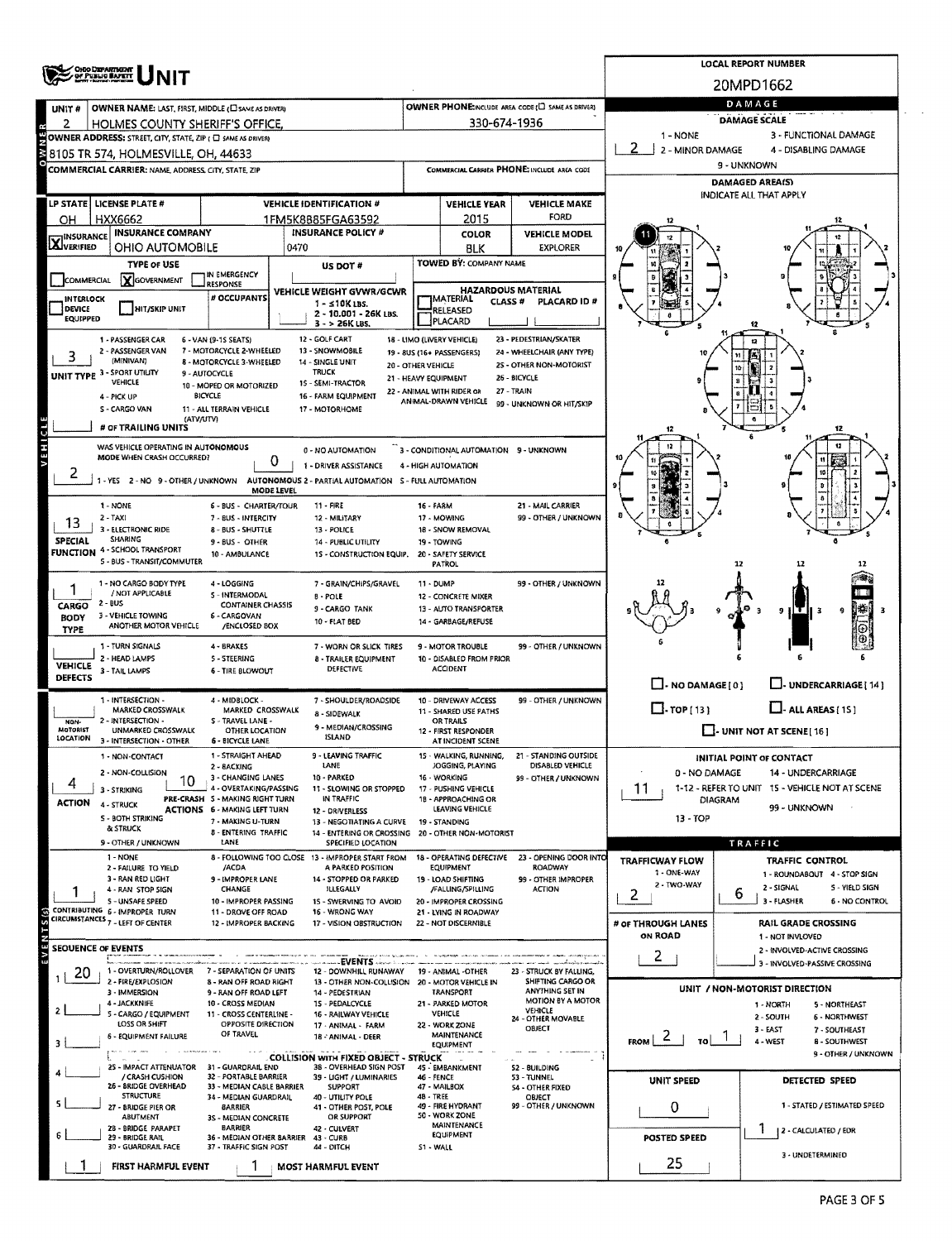|                                            |                    | <b>WE BE MOTORIST / NON-MOTORIST</b>                                                                            |  |                                                                            |         |                                                                                       |                                                                |                                                 |                      |                                                                   | <b>LOCAL REPORT NUMBER</b><br>20MPD1662          |                                                                     |                                                                                  |                        |                                      |                                                   |                          |  |
|--------------------------------------------|--------------------|-----------------------------------------------------------------------------------------------------------------|--|----------------------------------------------------------------------------|---------|---------------------------------------------------------------------------------------|----------------------------------------------------------------|-------------------------------------------------|----------------------|-------------------------------------------------------------------|--------------------------------------------------|---------------------------------------------------------------------|----------------------------------------------------------------------------------|------------------------|--------------------------------------|---------------------------------------------------|--------------------------|--|
|                                            | UNIT #             | <b>NAME: LAST, FIRST, MIDDLE</b>                                                                                |  |                                                                            |         |                                                                                       |                                                                |                                                 |                      |                                                                   | DATE OF BIRTH                                    |                                                                     |                                                                                  |                        |                                      |                                                   | <b>GENDER</b>            |  |
|                                            |                    |                                                                                                                 |  | WEAVER-KRANZ, JOSI, D                                                      |         |                                                                                       |                                                                |                                                 |                      |                                                                   | 48<br>03/12/1972                                 |                                                                     |                                                                                  |                        |                                      |                                                   | F                        |  |
|                                            |                    | ADDRESS: STREET, CITY, STATE, ZIP                                                                               |  |                                                                            |         |                                                                                       |                                                                |                                                 |                      |                                                                   | <b>CONTACT PHONE - INCLUDE AREA CODE</b>         |                                                                     |                                                                                  |                        |                                      |                                                   |                          |  |
| NON-MOTOR                                  |                    | 6030 SR 754, MILLERSBURG, OH, 44654                                                                             |  |                                                                            |         |                                                                                       |                                                                |                                                 |                      |                                                                   | 330-279-1294                                     |                                                                     |                                                                                  |                        |                                      |                                                   |                          |  |
|                                            |                    | <b>INJURIES INJURED</b><br><b>EMS AGENCY (NAME)</b><br>INJURED TAKEN TO: MEDICAL FACILITY (NAME, CITY)<br>TAKEN |  |                                                                            |         |                                                                                       |                                                                |                                                 |                      | <b>SAFETY EQUIPMENT</b><br>USED                                   |                                                  | AIR BAG USAGE<br><b>SEATING</b><br><b>DOT-COMPLIANT</b><br>POSITION |                                                                                  |                        |                                      | EJECTION                                          | <b>TRAPPED</b>           |  |
|                                            | 5                  | BY<br>$\mathbf{1}$                                                                                              |  |                                                                            |         |                                                                                       |                                                                |                                                 |                      | 4                                                                 |                                                  | <sup>I</sup> MC HELMET<br>1<br>1<br>1                               |                                                                                  |                        |                                      | 1                                                 |                          |  |
| <b>OTORIST</b>                             | <b>OL STATE</b>    |                                                                                                                 |  | <b>OPERATOR LICENSE NUMBER</b>                                             |         |                                                                                       | <b>OFFENSE CHARGED</b>                                         |                                                 | LOCAL<br><b>CODE</b> | OFFENSE DESCRIPTION                                               |                                                  |                                                                     |                                                                                  |                        |                                      | <b>CITATION NUMBER</b>                            |                          |  |
| OН                                         |                    | RQ424179                                                                                                        |  |                                                                            |         |                                                                                       |                                                                |                                                 |                      |                                                                   |                                                  |                                                                     | <b>ALCOHOL TEST</b>                                                              |                        |                                      | DRUG TEST(S)                                      |                          |  |
|                                            | OL CLASS           | <b>ENDORSEMENT</b><br><b>RESTRICTION SELECT UP TO 3</b>                                                         |  |                                                                            |         | <b>DRIVER</b><br>ALCOHOL / DRUG SUSPECTED<br><b>DISTRACTED</b><br>ALCOHOL<br>MARUUANA |                                                                |                                                 |                      | <b>CONDITION</b>                                                  | <b>STATUS</b>                                    | <b>TYPE</b>                                                         | VALUE                                                                            | <b>STATUS</b>          | <b>TYPE</b>                          |                                                   | RESULTS SELECT UP TO 4   |  |
| 4                                          |                    |                                                                                                                 |  |                                                                            | $18Y_1$ |                                                                                       |                                                                | <b>OTHER DRUG</b>                               |                      | -1                                                                | 1                                                | 1                                                                   |                                                                                  | 1                      |                                      |                                                   |                          |  |
|                                            | UNIT #             |                                                                                                                 |  | NAME: LAST, FIRST, MIDDLE                                                  |         |                                                                                       |                                                                |                                                 |                      |                                                                   |                                                  |                                                                     | DATE OF BIRTH                                                                    |                        |                                      | AGE                                               | <b>GENDER</b>            |  |
|                                            |                    |                                                                                                                 |  |                                                                            |         |                                                                                       |                                                                |                                                 |                      |                                                                   |                                                  |                                                                     |                                                                                  |                        |                                      |                                                   |                          |  |
|                                            |                    | <b>ADDRESS: STREET, CITY, STATE, ZIP</b>                                                                        |  |                                                                            |         |                                                                                       |                                                                |                                                 |                      |                                                                   | <b>CONTACT PHONE - INCLUDE AREA CODE</b>         |                                                                     |                                                                                  |                        |                                      |                                                   |                          |  |
|                                            |                    | INJURIES   INJURED                                                                                              |  | <b>EMS AGENCY (NAME)</b>                                                   |         |                                                                                       |                                                                | INJURED TAKEN TO: MEDICAL FACILITY (NAME CITY)  |                      | <b>SAFETY EQUIPMENT</b>                                           |                                                  |                                                                     | <b>SEATING</b>                                                                   |                        |                                      | AIR BAG USAGE EJECTION<br><b>TRAPPEO</b>          |                          |  |
| <b>TORIST / NON-MOTOR</b>                  |                    | <b>TAKEN</b><br>BY                                                                                              |  |                                                                            |         |                                                                                       |                                                                |                                                 |                      | <b>USED</b>                                                       |                                                  | DOT-COMPLIANT<br>MC HELMET                                          | <b>POSITION</b>                                                                  |                        |                                      |                                                   |                          |  |
|                                            | <b>OL STATE</b>    |                                                                                                                 |  | <b>OPERATOR LICENSE NUMBER</b>                                             |         |                                                                                       | OFFENSE CHARGED                                                |                                                 | LOCAL                | OFFENSE DESCRIPTION                                               |                                                  |                                                                     |                                                                                  |                        | <b>CITATION NUMBER</b>               |                                                   |                          |  |
|                                            |                    |                                                                                                                 |  |                                                                            |         |                                                                                       |                                                                |                                                 | CODE                 |                                                                   |                                                  |                                                                     |                                                                                  |                        |                                      |                                                   |                          |  |
|                                            | OL CLASS           | <b>ENDORSEMENT</b>                                                                                              |  | <b>RESTRICTION SELECT UP TO 3</b>                                          |         | <b>DRIVER</b>                                                                         |                                                                | ALCOHOL / DRUG SUSPECTED                        |                      | <b>CONDITION</b>                                                  |                                                  |                                                                     | <b>ALCOHOL TEST</b>                                                              |                        | <b>DRUG TEST(S)</b>                  |                                                   |                          |  |
|                                            |                    |                                                                                                                 |  |                                                                            | BΥ      | <b>DISTRACTED</b>                                                                     | ALCOHOL<br><b>OTHER DRUG</b>                                   | MARUUANA                                        |                      |                                                                   | <b>STATUS</b>                                    | <b>TYPE</b>                                                         | VALUE                                                                            | <b>STATUS</b>          | <b>TYPE</b>                          |                                                   | RESULTS SELECT UP TO 4   |  |
|                                            | UNIT #             |                                                                                                                 |  | NAME: LAST, FIRST, MIDDLE                                                  |         |                                                                                       |                                                                |                                                 |                      |                                                                   |                                                  |                                                                     | DATE OF BIRTH                                                                    |                        |                                      | AGE                                               | <b>GENDER</b>            |  |
|                                            |                    |                                                                                                                 |  |                                                                            |         |                                                                                       |                                                                |                                                 |                      |                                                                   |                                                  |                                                                     |                                                                                  |                        |                                      |                                                   |                          |  |
|                                            |                    | ADDRESS: STREET, CITY, STATE, ZIP                                                                               |  |                                                                            |         |                                                                                       |                                                                |                                                 |                      |                                                                   | <b>CONTACT PHONE - INCLUDE AREA CODE</b>         |                                                                     |                                                                                  |                        |                                      |                                                   |                          |  |
|                                            |                    |                                                                                                                 |  |                                                                            |         |                                                                                       |                                                                |                                                 |                      |                                                                   |                                                  |                                                                     |                                                                                  |                        |                                      |                                                   |                          |  |
|                                            |                    | <b>INJURIES IINJURED</b><br>INJURED TAKEN TO: MEDICAL FACIUTY (NAME CITY)<br><b>EMS AGENCY (NAME)</b><br>TAKEN  |  |                                                                            |         |                                                                                       |                                                                |                                                 |                      | <b>SAFETY EQUIPMENT</b><br><b>USED</b>                            |                                                  | <b>SEATING</b><br> DOT-Compliant<br><b>POSITION</b>                 |                                                                                  |                        | AIR BAG USAGE EJECTION               | <b>TRAPPEO</b>                                    |                          |  |
| <b>T2I8OTOM-MON / T2I8OT</b>               |                    | BY                                                                                                              |  |                                                                            |         |                                                                                       |                                                                |                                                 |                      |                                                                   | <b>IMC HELMET</b>                                |                                                                     |                                                                                  |                        |                                      |                                                   |                          |  |
|                                            |                    |                                                                                                                 |  | OL STATE OPERATOR LICENSE NUMBER                                           |         |                                                                                       | LOCAL<br><b>OFFENSE CHARGED</b><br>OFFENSE DESCRIPTION<br>CODE |                                                 |                      |                                                                   |                                                  |                                                                     |                                                                                  | <b>CITATION NUMBER</b> |                                      |                                                   |                          |  |
|                                            | OL CLASS           | <b>ENDORSEMENT</b>                                                                                              |  | <b>RESTRICTION SELECT UP TO 3</b>                                          |         | <b>DRIVER</b>                                                                         |                                                                | ALCOHOL / DRUG SUSPECTED                        |                      | <b>CONDITION</b>                                                  |                                                  | ALCOHOL TEST                                                        |                                                                                  |                        | DRUG TEST(S)                         |                                                   |                          |  |
|                                            |                    |                                                                                                                 |  |                                                                            | BΥ      | DISTRACTED   ALCOHOL                                                                  |                                                                | MARIJUANA                                       |                      |                                                                   | <b>STATUS</b>                                    | <b>TYPE</b>                                                         | VALUE                                                                            | <b>STATUS</b>          | <b>TYPE</b>                          |                                                   | RESULTS SELECT UP TO 4   |  |
|                                            |                    |                                                                                                                 |  |                                                                            |         |                                                                                       | OTHER DRUG                                                     |                                                 |                      |                                                                   |                                                  |                                                                     |                                                                                  |                        |                                      |                                                   |                          |  |
| 1 - FATAL                                  |                    | <b>INJURIES</b>                                                                                                 |  | SEATING POSITION<br>FRONT: LEFT SIDE                                       |         | <b>AIR BAG</b><br>1 - NOT DEPLOYED                                                    |                                                                | <b>OL CLACC</b>                                 |                      | OL RESTRICTION(S)   DRIVER DISTRACTION                            |                                                  |                                                                     | - NOT DISTRACTED                                                                 |                        |                                      | <b>TEST STATUS</b><br>- NONE GIVEN                |                          |  |
|                                            |                    | 2 - SUSPECTED SERIOUS                                                                                           |  | (MOTORCYCLE DRIVER)<br><b>FRONT-MIDDLE</b>                                 |         | 2 - DEPLOYED FRONT<br>: DEPLOYED SIDE                                                 |                                                                | 1 - CLASS A<br>2° CLASS B                       |                      | - ALCOHOL INTERLOCK<br><b>DEVICE</b><br>CDL INTRASTATE ONLY       |                                                  |                                                                     | 2-MANUALLY OPERATING AN<br><b>ELECTRONIC</b>                                     |                        |                                      | <b>TEST REFUSED</b><br><b>3 ATEST GIVEN</b> & THE |                          |  |
| <b>INJURY</b><br>3 - SUSPECTED MINOR       |                    | $+$                                                                                                             |  | <b>FRONT-RIGHT SIDE</b><br>4 - SECOND - LEFT SIDE                          |         | P DEPLOYED BOTH<br>FRONT/SIDE                                                         |                                                                | 3 - CLASS C                                     |                      | - CORRECTIVE LENSES<br>4 - FARM WAIVERS                           |                                                  |                                                                     | COMMUNICATION DEVICE<br><b>(TEXTING, TYPING,</b>                                 |                        |                                      | / UNUSABLE :                                      | CONTAMINATED SAMPLE      |  |
| INJURY <sup>®</sup>                        |                    | - POSSIBLE INJURY                                                                                               |  | (MOTORCYCLE PASSENGER)<br><b>S - SECOND - MIDDLE</b>                       |         | - NOT APPLICABLE<br>9 - DEPLOYMENT UNKNOWN                                            |                                                                | 4 - REGULAR CLASS<br>° (OHIO = D)°              |                      | - EXCEPT CLASS A BUS<br>6 - EXCEPT CLASS A                        |                                                  |                                                                     | <b>MALING!</b><br>3 - TALKING ON HANDS-FREE                                      |                        | 4.- TEST GIVEN,                      | RESULTS KNOWN -                                   |                          |  |
|                                            |                    | 5 - NO APPARENT INJURY                                                                                          |  | 6 - SECOND - RIGHT SIDE<br>7 - THIRD - LEFT SIDE                           |         | <b>EJECTION</b>                                                                       |                                                                | S - M/C MOPED ONLY                              |                      | <b>&amp; CLASS B BUS</b><br><b>EXCEPT TRACTOR-TRAILER</b>         |                                                  |                                                                     | <b>COMMUNICATION DEVICE</b><br>4 - TALKING ON HAND-HELD.<br>COMMUNICATION DEVICE |                        | 5 - TEST GIVEN,                      | RESULTS UNKNOWN                                   |                          |  |
|                                            |                    | <b>INJURIES TAKEN BY</b>                                                                                        |  | (MOTORCYCLE SIDE CAR)<br>8 - THIRD - MIDDLE                                |         | 1 - NOT EJECTED                                                                       |                                                                | 6 - NO VALID OL ·                               |                      | - INTERMEDIATE LICENSE<br><b>RESTRICTIONS</b><br>LEARNER'S PERMIT |                                                  |                                                                     | S - OTHER ACTIVITY WITH AN<br>ELECTRONIC DEVICE                                  |                        |                                      |                                                   | <b>ALCOHOL TEST TYPE</b> |  |
|                                            |                    | 1 - NOT TRANSPORTED<br><b>/TREATED AT SCENE</b>                                                                 |  | 9 - THIRD - RIGHT SIDE<br>10 - SLEEPER SECTION                             |         | 2 - PARTIALLY EJECTED<br>3 - TOTALLY EJECTED -                                        |                                                                | <b>OL ENDORSEMENT</b><br>H - HAZMAT             |                      | <b>RESTRICTIONS</b><br>10 - UMITED TO DAYUGHT                     |                                                  |                                                                     | 6 - PASSENGER<br>7 - OTHER DISTRACTION                                           |                        | 1 - NONE<br>2 - BLOOD                |                                                   |                          |  |
| 2 - EMS<br>3 - POLICE                      |                    |                                                                                                                 |  | OF TRUCK CAB<br>11 - PASSENGER IN                                          |         | 4 - NOT APPLICABLE<br><b>TRAPPED</b>                                                  |                                                                | M - MOTORCYCLE                                  |                      | ONLY<br><b>ITI - LIMITED TO EMPLOYMENT</b>                        |                                                  |                                                                     | INSIDE THE VEHICLE<br>8 - OTHER DISTRACTION                                      |                        | 3 - URINE<br>4 - BREATH              |                                                   |                          |  |
|                                            |                    | 9 - OTHER / UNKNOWN                                                                                             |  | OTHER ENCLOSED CARGO<br>AREA (NON-TRAILING UNIT)<br>BUS, PICK-UP WITH CAPI |         | 1- NOT TRAPPED<br>2 - EXTRICATED BY                                                   |                                                                | <b>P - PASSENGER :</b><br>N - TANKER            |                      | 12 - LIMITED - OTHER<br>13 - MECHANICAL DEVICES                   |                                                  |                                                                     | OUTSIDE THE VEHICLE<br>9 - OTHER / UNKNOWN                                       |                        | } S - OTHER                          |                                                   | <b>DRUG TEST TYPE</b>    |  |
|                                            |                    | <b>SAFETY EQUIPMENT</b>                                                                                         |  | 2. PASSENGER IN .<br>UNENCLOSED CARGO AREA <sup>4</sup> 3 - FREED BY       |         | MECHANICAL MEANS                                                                      |                                                                | Q - MOTOR SCOOTER                               |                      | (SPECÍAL BRAKES, HAND<br>CONTROLS, OR OTHER                       |                                                  |                                                                     | <b>CONDITION</b><br><b>APPARENTLY NORMAL</b>                                     |                        | 1 - NONE<br>2 - BLOOD                |                                                   |                          |  |
| <b>1-NONE USED!</b> #1                     |                    | 2 - SHOULDER BELT ONLY:                                                                                         |  | <b>13 - TRAILING UNIT</b><br>14": RIDING ON VEHICLE                        |         | NON-MECHANICAL MEANS                                                                  |                                                                | R - THREE-WHEEL<br><b>MOTORCYCLE.</b>           |                      | 15 - MOTOR VEHICLES                                               | ADAPTIVE DEVICES)<br>14 - MILITARY VEHICLES ONLY |                                                                     | 2 - PHYSICAL IMPAIRMENT<br>EMOTIONAL (E.G.,                                      |                        | 3 - URINE<br>4 OTHER                 |                                                   |                          |  |
|                                            | USED (1992)        | - LAP BELT ONLY USED                                                                                            |  | <b>EXTERIOR</b><br>(NON-TRAILING UNIT)                                     |         |                                                                                       |                                                                | S – SCHOOL BUS -<br><b>POOUBLE &amp; TRIPLE</b> |                      | WITHOUT AIR BRAKES<br>16 - OUTSIDE MIRROR                         |                                                  |                                                                     | DEPRESSED, ANGRY,<br><b>DISTURBED).</b>                                          |                        |                                      |                                                   | DRUG TEST RESULT(S)      |  |
|                                            | USED ∴ ∵           | 4 - SHOULDER & LAP BELT                                                                                         |  | 15 NON-MOTORIST<br>99 - OTHER / UNKNOWN                                    |         |                                                                                       |                                                                | <b>TRAILERS</b><br>X - TANKER / HAZMAT          |                      | 17 - PROSTHETIC AID<br><b>18 OTHER</b>                            |                                                  |                                                                     | 4 ILLNESS<br>5 - FELL ASLEEP, FAINTED,                                           |                        | 1 - AMPHETAMINES<br>2 - BARBITURATES |                                                   |                          |  |
|                                            |                    | S - CHILD RESTRAINT SYSTEM<br>- FORWARD FACING                                                                  |  |                                                                            |         |                                                                                       |                                                                |                                                 |                      |                                                                   |                                                  |                                                                     | <b>FATIGUED, ETC.</b><br>6 - UNDER THE INFLUENCE OF                              |                        |                                      | 3 = BENZODIAZEPINES<br>4 - CANNABINOIDS           |                          |  |
|                                            | <b>REAR FACING</b> | 6 - CHILD RESTRAINT SYSTEM                                                                                      |  |                                                                            |         |                                                                                       |                                                                | <b>GENDER</b><br>F - FEMALE                     |                      |                                                                   |                                                  |                                                                     | MEDICATIONS / DRUGS /<br><b>ALCOHOL</b>                                          |                        | 15 - COCAINE                         | 6 - OPIATES / OPIOIDS                             |                          |  |
| 7 - BOOSTER SEAT<br><b>8 - HELMET USED</b> |                    |                                                                                                                 |  |                                                                            |         |                                                                                       |                                                                | M - MALE                                        |                      |                                                                   |                                                  |                                                                     | 9 - OTHER / UNKNOWN                                                              |                        | 7 - OTHER                            | <b>B - NEGATIVE RESULTS</b>                       |                          |  |
|                                            |                    | 9 - PROTECTIVE PADS USED<br>(ELBOWS, KNEES, ETC)                                                                |  |                                                                            |         |                                                                                       |                                                                | U - OTHER / UNKNOWN                             |                      |                                                                   |                                                  |                                                                     |                                                                                  |                        |                                      |                                                   |                          |  |
|                                            | / BICYCLE ONLY     | 10 - REFLECTIVE CLOTHING<br>11 - LIGHTING - PEDESTRIAN                                                          |  |                                                                            |         |                                                                                       |                                                                |                                                 |                      |                                                                   |                                                  |                                                                     |                                                                                  |                        |                                      |                                                   |                          |  |
|                                            |                    | 99 - OTHER / UNKNOWN                                                                                            |  |                                                                            |         |                                                                                       |                                                                |                                                 |                      |                                                                   |                                                  |                                                                     |                                                                                  |                        |                                      |                                                   |                          |  |

 $\hat{\mathcal{L}}$ 

 $\bar{\mathcal{A}}$ 

 $\mathcal{A}$